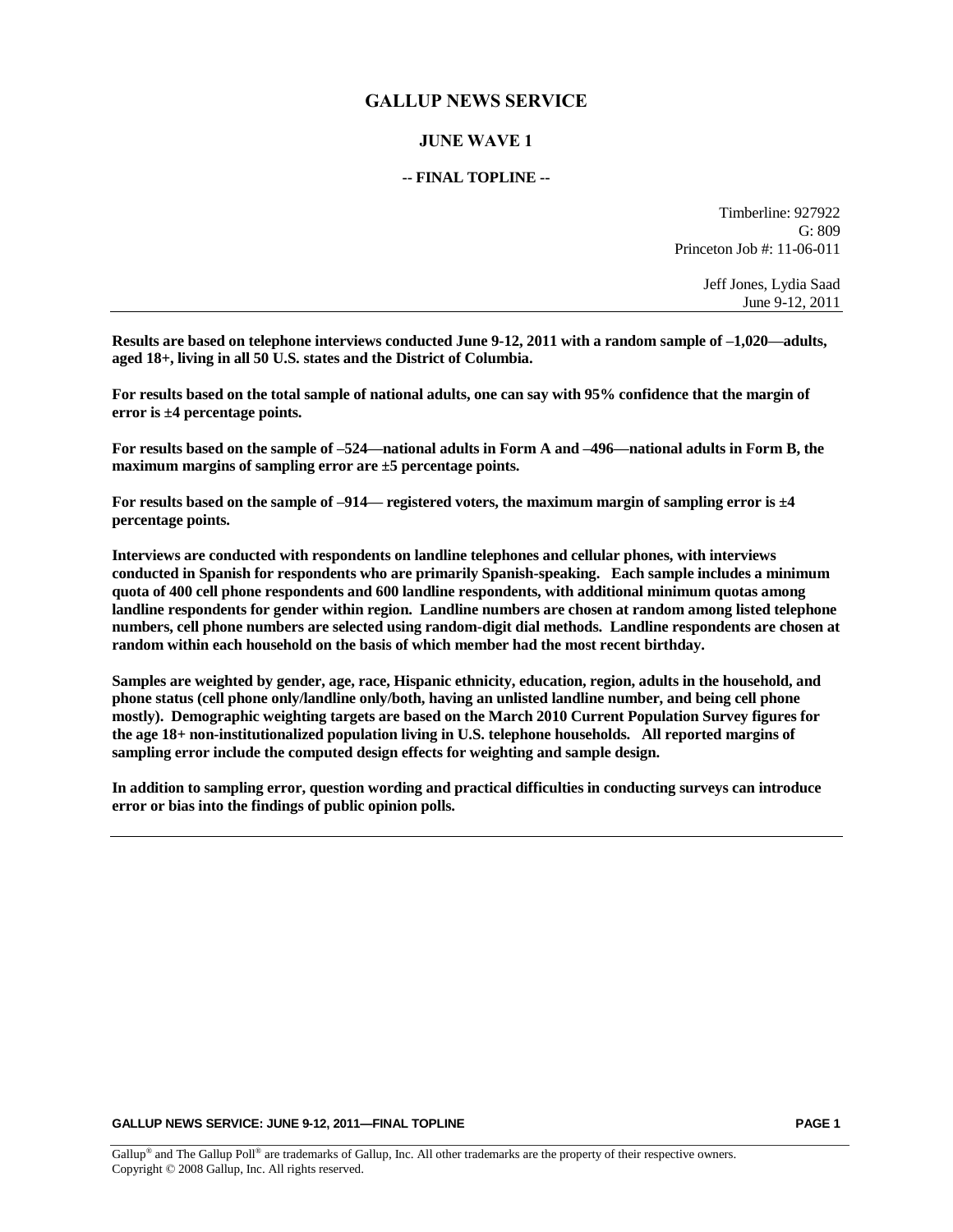7. Now I am going to read you a list of institutions in American society. Please tell me how much confidence you, yourself, have in each one -- a great deal, quite a lot, some, or very little? First, ... Next, [RANDOM ORDER]

| 2011 Jun 9-12<br>( <u>sorted by "a great deal/quite a lot")</u> | Great<br>deal | Quite<br>$a$ lot | Some | Very<br>little | None<br>(vol.) | N <sub>0</sub><br>opinion | <b>Great</b><br>deal/<br>Quite<br>a lot |
|-----------------------------------------------------------------|---------------|------------------|------|----------------|----------------|---------------------------|-----------------------------------------|
| The military                                                    | 47            | 31               | 16   | 3              | *              | $\mathbf{1}$              | 78                                      |
| Small business                                                  | 28            | 36               | 26   | 8              | *              | 1                         | 64                                      |
| The police                                                      | 25            | 31               | 30   | 11             | $\overline{2}$ | *                         | 56                                      |
| The church or organized religion                                | 25            | 23               | 29   | 20             | 2              | 1                         | 48                                      |
| The medical system                                              | 15            | 24               | 35   | 24             | $\overline{2}$ | ∗                         | 39                                      |
| The U.S. Supreme Court                                          | 17            | 20               | 41   | 18             | 2              | 2                         | 37                                      |
| The presidency                                                  | 15            | 20               | 28   | 32             | 4              | 1                         | 35                                      |
| The public schools                                              | 14            | 20               | 38   | 25             | 2              | 1                         | 34                                      |
| The criminal justice system                                     | 13            | 15               | 42   | 27             | 2              | 1                         | 28                                      |
| Newspapers                                                      | 12            | 16               | 40   | 28             | 3              | 2                         | 28                                      |
| Television news                                                 | 13            | 14               | 40   | 28             | 4              | 1                         | 27                                      |
| <b>Banks</b>                                                    | 10            | 13               | 40   | 33             | 3              | 1                         | 23                                      |
| Organized labor                                                 | 9             | 12               | 39   | 33             | 4              | 3                         | 21                                      |
| Big business                                                    | 8             | 11               | 41   | 35             | 4              | $\overline{2}$            | 19                                      |
| Health Maintenance Organizations, HMOs                          | 7             | 12               | 39   | 35             | 4              | $\overline{4}$            | 19                                      |
| Congress                                                        | 6             | 6                | 40   | 44             | 4              | 1                         | 12                                      |

### *Q.7 continued on the next page*